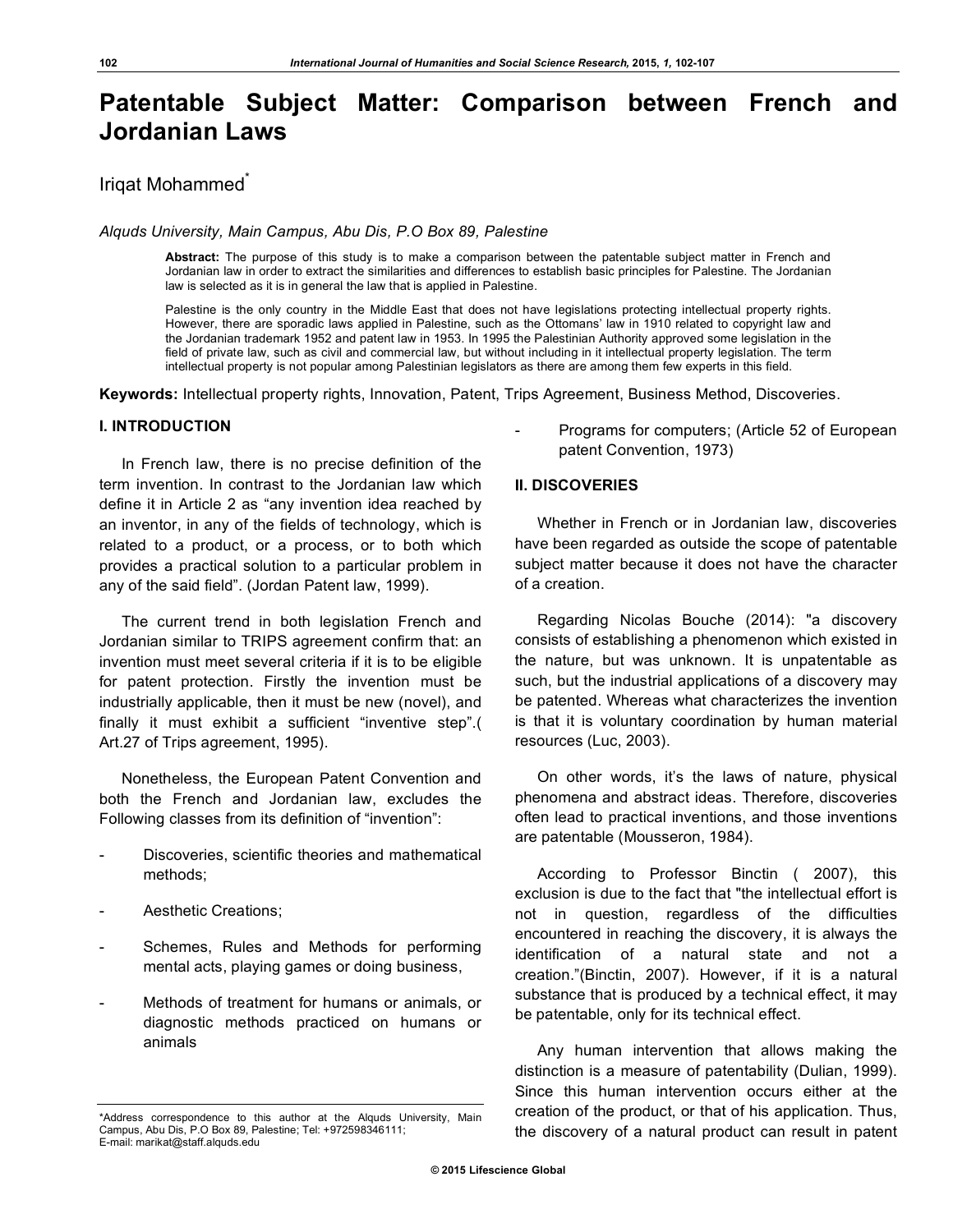protection (Lamy 2000). However, since the product is not found obviously in nature and its creation involves human intervention, it may be in the presence of a patentable invention. This is particularly the case of the products obtained by fermentation of a microorganism (Vivant, 2005).

The French case law has confirmed the nonpatentability of the discovery by a judgment of the Supreme Court on 7 February 2007. The High Court of Paris in the case "Institut Pasteur v Chiron Blood Testing," stated that; "a virus was not patentable in itself but that all or part of its genome was patentable inasmuch as it enables the manufacture of a product used for diagnosis or treatment" (HCP, Institute Pasteur, 2007).

The ultimate result that the researcher disagree to consider that the discoveries outside the scope of patentable subject matter of the Jordanian and French legislators as well the international agreements should start deeply thinking to protect the discoveries due to its a result of human effort.

#### **III. AESTHETIC CREATIONS**

Both French and Jordanian laws exclude the scope of patentability in "aesthetic, artistic creations." They are protected may be under the copyright laws if it's origin, e.g. (painting, sculpture, etc). Such exclusions might seem unfortunate at a time when aesthetics develop in the field of manufacture of utilitarian objects. This is because the patent in French law allows ownership of a function, not form. The aesthetic choice of designer is indifferent. However, if the aesthetic form is excluded from patentability, a patent may cover technical means used to obtain this form, or technical structures that create the aesthetic effect. Therefore, we retain complete independency between the means used to achieve aesthetic creations and the result (Binctin, 2007).

The Board of Appeal of the European Patent Office (EPO) summarized this way:

> "In T 686/90 the board was called upon to decide whether the feature "work of art in the style of stained glass" meant that it was excluded from patentability under Art. 52(2)(b) EPC 1973. The board held that functional information referring to general aesthetic creations did not define an aesthetic creation as such, at least

provided that and insofar as such information adequately identified technical features of the subject-matter of the claim. Since an aesthetic creation (not formally specified) as the stated purpose, together with the other features, adequately defined a technical subject-matter in the claim, there was no aesthetic creation as such. For this reason there could be no objection to the claim under Art. 52(2)(b) EPC 1973 on the basis of Art. 52(3) EP 1973 (EPO, 1973).

### **IV. SCHEMES, RULES AND BUSINESS METHODS**

French and Jordanian law, scientific theories, and mathematical methods are also excluded from the scope of protection. Furthermore, French law has added another measure of exclusion for "schemes, rules and methods for performing mental acts, playing games, or in doing business." Schemes, rules and methods for performing mental acts have "abstract" and not industrial applications (Becquet, 2005).

A simple idea has never been appropriate. This is a very general rule that also applies in literary and artistic property. One cannot legitimately protect the concrete of an idea, nor the abstract idea accomplishments (Dulian, 1999).

Thus, when the alleged invention solves an economic problem, not a technical, then it is a commercial method is not patentable, unimportant it uses technical means to solve this problem of nontechnical. This is what was decided by the Court of Appeal of Paris in a judgment of 15 March 2006 (PIBD, 2006).

Regarding the business method, Article L.611-10, paragraph 2, 3, (French property code) has confirmed the exclusion of business methods. It stated that: "1. Inventions which are susceptible of industrial application, which are new and which involve an inventive step shall be patentable.2. The following in particular shall not be regarded as inventions within the meaning of the first paragraph of this Article: a) discoveries, scientific theories and mathematical methods; b) aesthetic creations; c) schemes, rules and methods for performing mental acts, playing games or doing business, and programs for computers; ........".

However, in the United States of America, it is possible to grant patents for the "Business Method".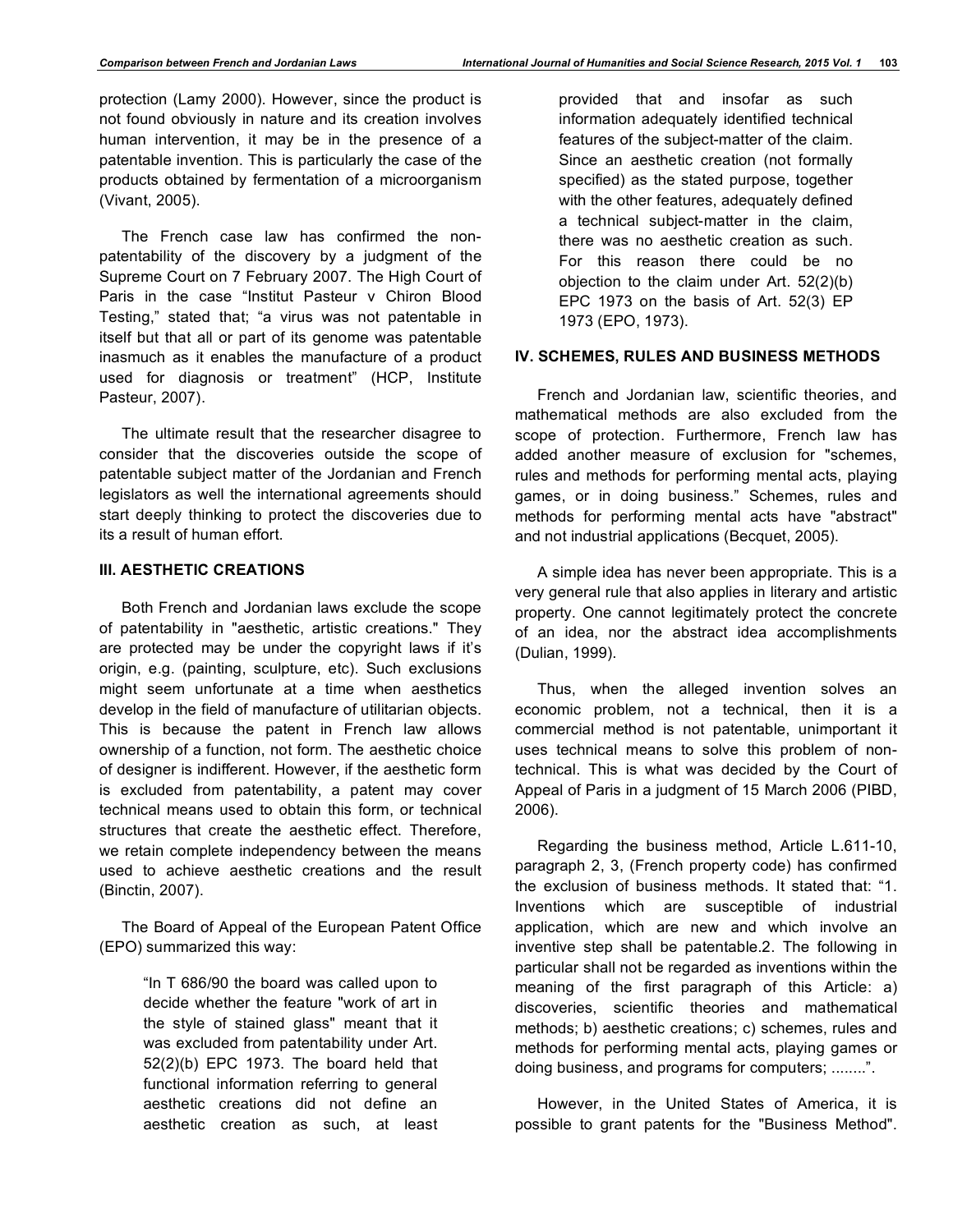The Business Method are all methods used in direct contact between a company and its customers as well as any method that allows a business to run, both internally and in its relations with third parties ( WIPO, 2014). We argue that the patentability of business methods was confirmed by US court of appeals in 1998 decision; it stated that "a mathematical algorithm is not excluded from patentability if it produces a useful, concert and tangible result" (CAFC, 1998).

The challenge is to distinguish the method is not a patentable process that is perfectly fine. The criterion is that the abstraction of the first opposed to the industrial character of the second. The method results in an abstract intellectual result as the process leading to an industrial result that materializes in a technical effect or product. This explains why we link exclusion methods to lack of industrial character (Galloux and Azema, 2006).

However, exceptions which appear to diminish the rule exist for both software and business-related inventions, so long as they are seen as addressing technical problems: both the EPO and France make patentability determinations on the basis of "technical contribution" (Dulian, 1999).

In Jordan, Article L.4 patent law also excludes business methods from protection, so that commercial exploitation is useful for the protection of life, human health, animals, or plants to avoid serious environmental damage.

The evidence presented in this research that the Jordanian law restricts the exclusion of Business method in particularly to the issue which makes impact on the life, contrary to French law which keeps it extensively.

## **V. COMPUTER PROGRAMS**

In French law, the articles 511-1 and 611-10 of the Code of Intellectual Property and Article 52 EPC computer programs differ in their scope. Yet, this exclusion appears to contradict Article 27§3 of TRIPS. Computer programs can be protected through copyright law as stated in Article L112-2, 13 of the Code of Intellectual Property.

Professor Joanna Schmidt (2012) defines a computer program as a set of instructions expressed in a specific form and sent to a computer for a specific result. The software is the product of an intellectual activity expressed in a particular language that

responds to the idea of creation of form. Every programmer expresses his personality in how to write the program, making personal choices (Caillaud, 2003).

The reasons for this exclusion are multiple. First, they take the particularism of this kind of creation that lead to technical difficulties in the implementation of patent protection (meeting the requirements of an industrial character, novelty and inventive step above, formulation of claims, appreciation counterfeiting (Dulian, 1999).

Second, difficulties arise relating to the disclosure requirement of the invention. The technique of the patent requires full disclosure of the invention, therefore, to describe the program so that "the art" could reproduce with only basic knowledge. However, the section 611-10.3 of the Code of Intellectual Property shall apply to inventions whose software is only one component. Software are not a patentable, however, a technical invention which involves software is patentable.

The French courts have upheld this rule by a judgment of Court of Appeal of Paris on 15 June 1981: "If computer programs are in principle excluded from patentability, a method may be deprived of patentability for the sole reason that one or more of these steps are performed by a computer to be controlled by a program" (Mathély, 1982).

Regarding the position of the European Patent Office (Lucas, 1990). The EPO case law has confirmed the non-patentability of the software by a judgment of the board of appeal on 5 March 2002 stated that: "information modelling is in principle a non-technical activity, and only a purposive use of information modelling in the context of a solution to a technical problem may contribute to the technical character of an invention.

The Board considers that the claimed connection with CAD/CAM activities cannot qualify as such a purposive technical use. The product data-model does not enable, improve, or otherwise contribute to the solution of a concrete technical problem. The features defining the "product data-model" hence are nontechnical. This means that they cannot contribute to an inventive step. Since the mere additional mention of unspecified CAD/CAM activities and the feature specifying that the product data-model is "stored in a memory associated with a computer" cannot support an inventive step either, the invention as defined by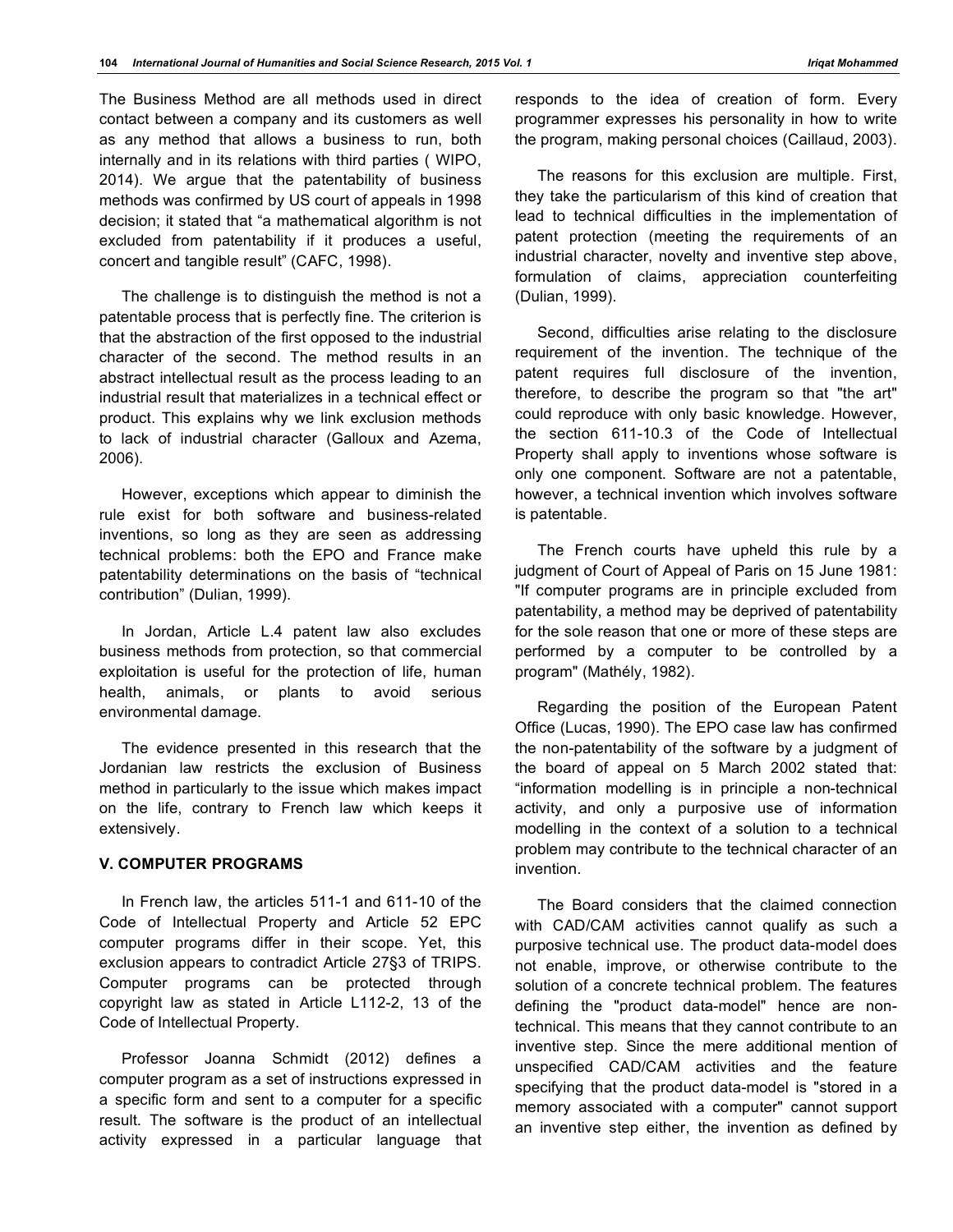claim 1 lacks an inventive step within the meaning of Articles 52(1) and 56 EPC over a notorious general purpose computer. (...) "(EPO, 2014).

Concerning the principle of cumulative protection by both copyright and the industrial property law, excluding the explicit exclusion, this combination should be possible for programs, computers, or software (Binctin, 2007).

Indeed, the EPO and the European Commission wanted to remove the explicit exclusions for the exercise of various intellectual property rights on computer programs. However, this reform has failed twice before the European Parliament (EC, 2014).

The Jordanian patent law does not mention the computer programs in the list of areas enjoying protection. The computer program may like the French law to be protected by copyright filed.

The research suggests that the Jordanian patent law through its upcoming reform should continue protecting computer programs within the scope of copyright. At variance from the United States Law which includes the protection of computer programs within patent law similar to the European Union efforts to apply US patent law. Since protecting computer programs within the scope of copyright enables the author to obtain a longer protection in terms of duration.

#### **VI. METHODS FOR TREATMENT OF THE HUMAN OR ANIMAL BODY BY SURGERY OR THERAPY AND DIAGNOSTIC METHODS**

Methods for treatment of the human or animal body by surgery or therapy and diagnostic methods are not regarded as inventions susceptible of industrial applications (Lestanc, 2009).

Article L611-16 of French intellectual property code and (Art. 53 EPC) provides that "methods for treatment of the human or animal body by surgery or therapy and diagnostic methods practiced on the human or animal body shall not be regarded as inventions susceptible of industrial application within the meaning of Article L611-10. This provision shall not apply to products, in particular substances or compositions, for use in any of these methods." Therefore this exclusion is largely based on public interest, public health and ethical considerations (Galloux, 2006).

The medical procedures cannot be appropriated by the patent; however, the secret can sometimes allow reserving them. Jordanian law, meanwhile, did not address the topic of methods for surgical or therapeutic treatment of the human body. This may be because of the sensitivity of the subject, the Muslim religion; and customs of Jordan considering the human body as sacred.

## **VII. PLANT VARIETIES**

Patent law in France has been reluctant to host organic or vegetable creations in its protection. Plant varieties eventually become an ad hoc regime defined and organized by the law of 11 June 1970, which created a title specific property: the plant breeders' rights (VOCs).

UPOV (Union for the Protection of New Varieties of Plants) came into force in 1968, as revised at Geneva in 1972, 1978 and 1991, ratified by France on November 10, 1972 , and by Jordan on September 24, 2004. It defines the varieties plant in Article 1, paragraph 6 stated that:

"variety means a plant grouping within a single botanical taxon of the lowest known rank, which grouping, irrespective of whether the conditions for the grant of a breeder's right are fully met, can be

- defined by the expression of the characteristics resulting from a given genotype or combination of genotypes,
- distinguished from any other plant grouping by the expression of at least one of the said characteristics and
- considered as a unit with regard to its suitability for being propagated unchanged; "

Under French law, plant varieties are excluded from patent protection. This exclusion is explained today by specific protection regime established in Article 623-1 of the French intellectual property law:

"For the purposes of this chapter, "new plant variety" shall mean any new plant variety, whether created or discovered which:

1. Is different from similar already known varieties by one characteristic that is important, precise and subject to little fluctuation or by several characteristics the combination of which is such as to give it the status of a new variety;

2. Is homogenous in its characteristics;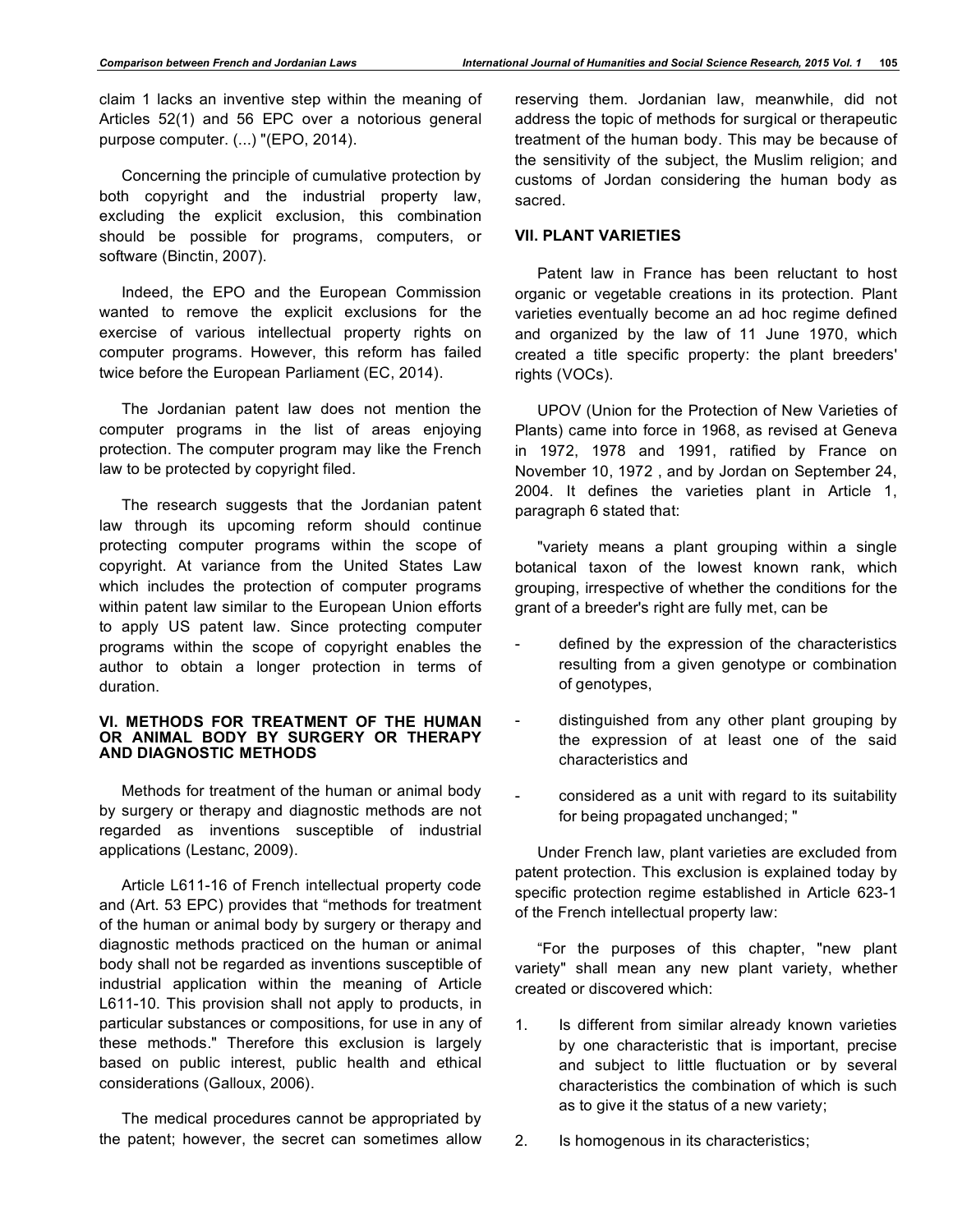3. Remains stable, that is to say identical with its original definition at the end of each cycle of multiplication".

Regarding the duration of protection, it's twenty five years from its issue. For forest, fruit trees or ornamental vine for as well as perennial forage grasses and legumes, potatoes and inbred lines used for the production of hybrid varieties, the term of protection is thirty years .

Likewise, Jordanian law, like the French excludes from protection patenting plant varieties. The Jordanian Parliament created a new a specific measure in 2000, "the law of plant breeders", which protecting creations in agriculture field. The plant variety certificate is issued by the Jordanian Ministry of Agriculture in the Plant Variety department.

Regarding the duration of protection, the article 18 of the Jordanian law resembles, with the same rules as in Article L.19 of the UPOV Convention" The said period shall not be shorter than 20 years from the date of the grant of the breeder's right. For trees and vines, the said period shall not be shorter than 25 years from the said date".

The Jordanian law, in Article L.5 posed four conditions necessary to qualify for the protection afforded to plant varieties:

- The novelty;
- The distinctive character, which is that which distinguishes a variety of other varieties of the same species;
- The homogeneity criterion, which is that of a likeness or resemblance between the individuals who compose it, that is to say, the existence of a large number of characteristics common to all plants variety;
- The requirement of stability, which controls a variety for which protection is asked for is stable in its essential character, that is to say, it remains true to its description after repeated propagation or successive.

For foreigners living in France or Jordan, the UPOV Convention provides that all foreigners who's country signs the UPOV Convention, can get a plant variety certificate (VOCs) under the same conditions as French or Jordanian (Article 623-6, of French intellectual property code, 1992).

## **CONCLUSION**

This research draws principally from the understanding that a patent is a right granted to the owner of an invention, which is a product or a process that provides a new technical solution to a technical problem. Narrowly, the inventions of a technical character are taken into account for patent protection; hence the discoveries, aesthetic creations, business method, methods of treatment for humans or animals, or diagnostic methods practiced on humans or animals, and software are not patentable.

After having made the comparison between the Jordanian and French patent law, the research demonstrates that there are several similarities between both countries, since both systems apply international patent agreements in their national legislative.

The researcher have chosen Jordan as a model to offer a solution for the establishment of an effective legal system for Patent rights in Palestine since the majority of the law and regulations of my country, (Palestine), are based on Jordanian law. The recognition of Palestine on November 29, 2012 as a non-member observer state in the UN allows Palestine to be a member of all United Nations agencies, including the WIPO, to benefit from IP protection at the international level. As consequences the Palestinian legislator should start seriously thinking about creating a Palestinian intellectual property code

#### **REFERENCES**

- Abbott F, 2004. "The Doha Declaration on the TRIPS Agreement and Public Health and the Contradictory Trend in Bilateral and Regional Free Trade Agreements", Occasional Paper 14, Quaker United Nations.
- Abughet M, 2003. "The legal protection of computer programs". Aladl Law Review, 45(3):327-348.
- Alnahi E, 2000. "ABC commercial and industrial property". Amman: Dar Alfqr.
- Azema J, Galloux J, 2006. "Industrial property law". Paris: Litec.
- Barton J, 2000. "Reforming the patent system Science ". Journal Of Law, 13: 287-292.
- Bodenhausen G.H.C., 1968. "Guide to the Application of the Paris Convention for the Protection of Industrial Property". United International Bureaux for the Protection of Intellectual Property.
- Caillaud B, 2003. "Intellectual property rights in software", London economic school press.
- Carl R, 1997. "International dimensions of patent law as it pertains to animal and agricultural biotechnology". Animal Biotechnology, 8:81-89. http://dx.doi.org/10.1080/10495399709525870
- Cassier M, 2008. "Patents and public health in France. Pharmaceutical patent law in- the-making at the patent office